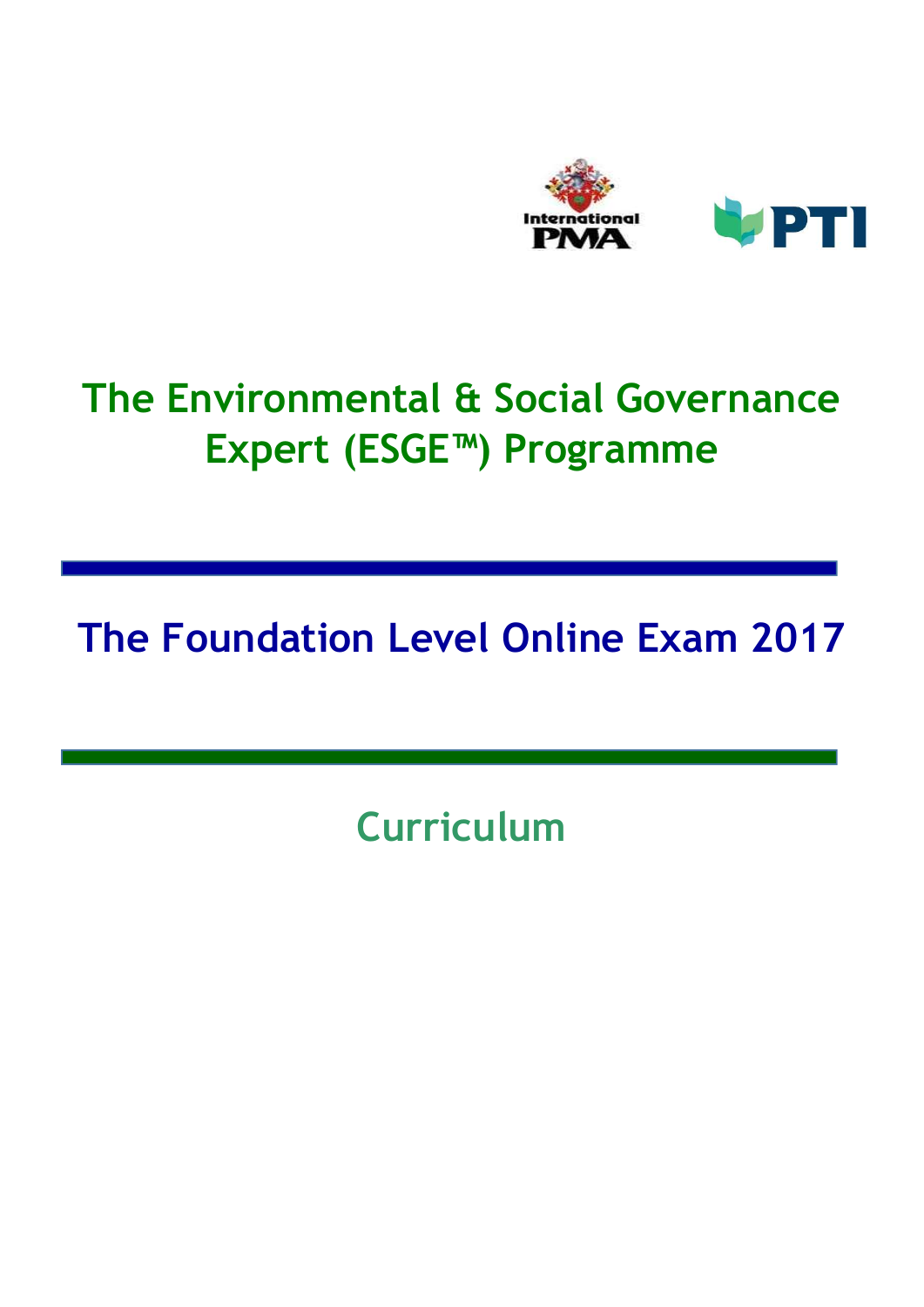### The Environment & Social Governance Expert (ESGE™) Programme – The Foundation Level - Curriculum 2017

\_\_\_\_\_\_\_\_\_\_\_\_\_\_\_\_\_\_\_\_\_\_\_\_\_\_\_\_\_\_\_\_\_\_\_\_\_\_\_\_\_\_\_\_\_\_\_\_\_\_\_\_\_\_\_\_\_\_\_\_\_\_\_\_\_\_\_\_\_\_\_\_\_\_\_\_\_\_

The Environment & Social Governance Expert (ESGETM) Programme is a pure distance learning course offered online by The PTI Group (PTI) and awarded by The International Professional Managers Association (IPMA) of United Kingdom. Under The ESGE™ Programme, candidates will be assessed via two levels of online examinations (online exams) as follows:

- 1. The Foundation Level
- 2. The Advanced Level

Online examination for each of the two levels will be held once a year, i.e. usually August, unless otherwise giving such notice in our website.

#### Online Exam Structure

The ESGE<sup>TM</sup> Programme consists of two levels of online exams, i.e. Foundation Level and Advanced Level. Duration of each level of the online exam is of *three hours long*. Both levels of The ESGE<sup>TM</sup> exam is an open-book examination, i.e. candidates can access online the e-study materials and other required reading documents and materials, while taking the online exam. However, most of the online exam questions require candidates to have a *thorough* understanding of the materials and apply the knowledge to the practical cases / scenarios given, instead of solely testing candidates' memorizing ability.

The structure of the online exams of the  $ESGE^{TM}$  Foundation and Advanced Levels are the same as follows:

|                  | <b>Questions</b>             | <b>Proportion of Total Marks</b> |
|------------------|------------------------------|----------------------------------|
| <b>Section A</b> | 40 multiple choice questions | 20%                              |
| <b>Section B</b> | 8 essay questions            | 80%                              |

For both Sections, there are no penalties for incorrect answers.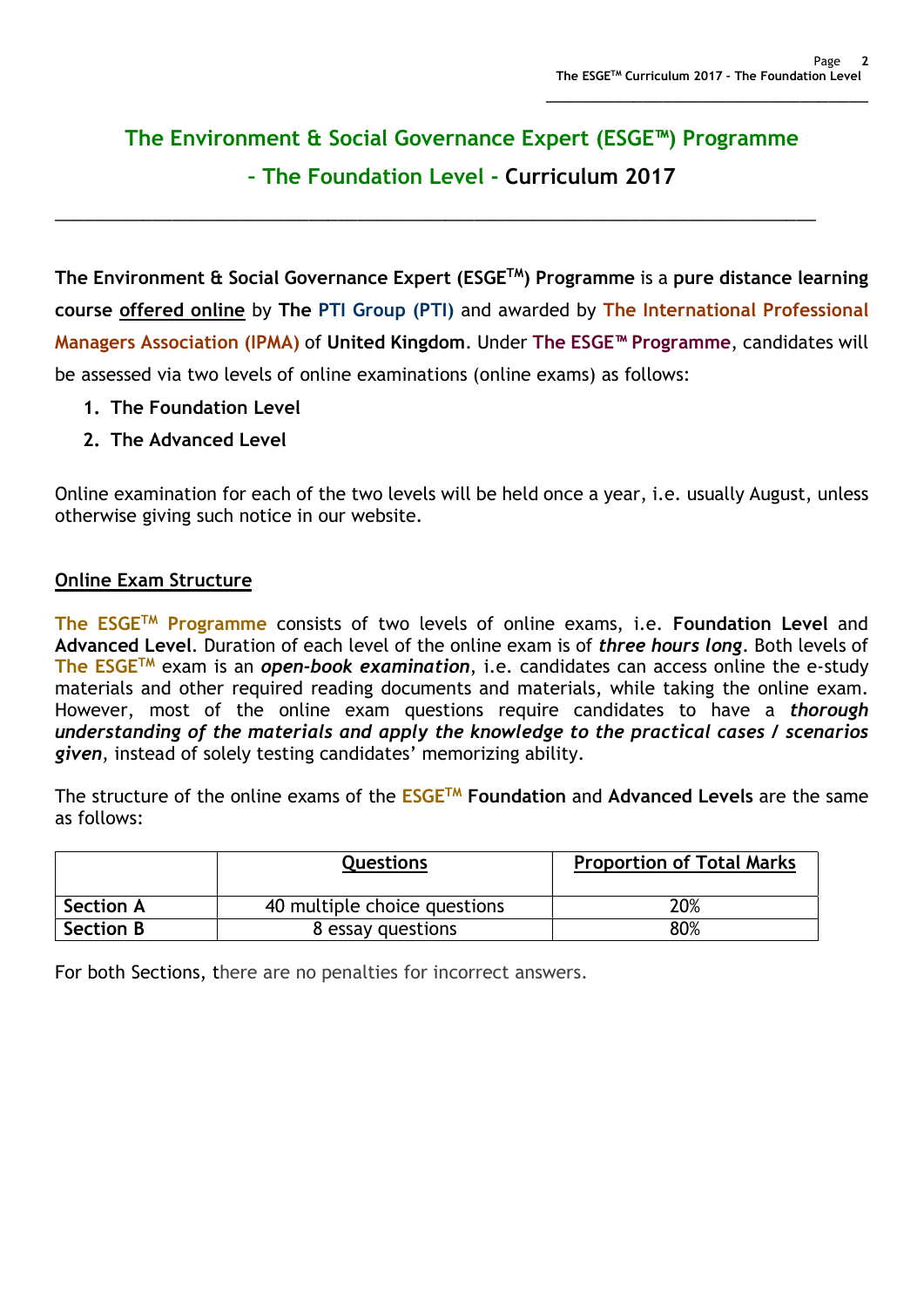#### Curriculum Overview

| <b>Topic</b>                                                                                               | <b>Foundation Level</b> |
|------------------------------------------------------------------------------------------------------------|-------------------------|
| <b>Conventions/Collaborations</b><br>International<br>on<br><b>Environmental Protection/Climate Change</b> | 30%                     |
| <b>Fundamentals of Environmental Protection</b>                                                            | 35%                     |
| <b>III.</b> Environmental/ ESG Reporting for Companies                                                     | 20%                     |
| IV. Current Developments & Market Updates of ESG                                                           | 15%                     |
| <b>TOTAL</b>                                                                                               | 100%                    |

Curriculum of The Foundation Level of The ESGE™ Programme consists of the following sections:

Although for 2017, only the Foundation Level online exam would be available, for sake of planning and clarity for candidates, we provide an overview of both the Foundation and Advanced Levels of The ESGE™ Programme as follows:

| <b>Topic</b>                                                                                                                  | <b>Foundation Level</b> | <b>Advanced Level</b> |
|-------------------------------------------------------------------------------------------------------------------------------|-------------------------|-----------------------|
| <b>Conventions</b><br>International<br>Ι.<br><b>Collaborations</b><br>Environmental<br>on<br><b>Protection/Climate Change</b> | 30%                     |                       |
| <b>Fundamentals of Environmental</b><br>Ш.<br>Protection                                                                      | 35%                     |                       |
| <b>ESG</b><br>Environmental/<br><b>Reporting</b><br>III.<br>for<br><b>Companies</b>                                           | 20%                     | 10%                   |
| <b>Impacts of Environmental Pollution</b><br>IV.                                                                              |                         | 30%                   |
| V.<br>Mitigating Strategies for Environmental<br><b>Pollution</b>                                                             | $\blacksquare$          | 30%                   |
| VI.<br>Social & Corporate Governance                                                                                          | $\blacksquare$          | 15                    |
| <b>Market</b><br>VII.<br>£<br>Current<br><b>Developments</b><br><b>Updates of ESG</b>                                         | 15%                     | 15%                   |
| <b>TOTAL</b>                                                                                                                  | 100%                    | 100%                  |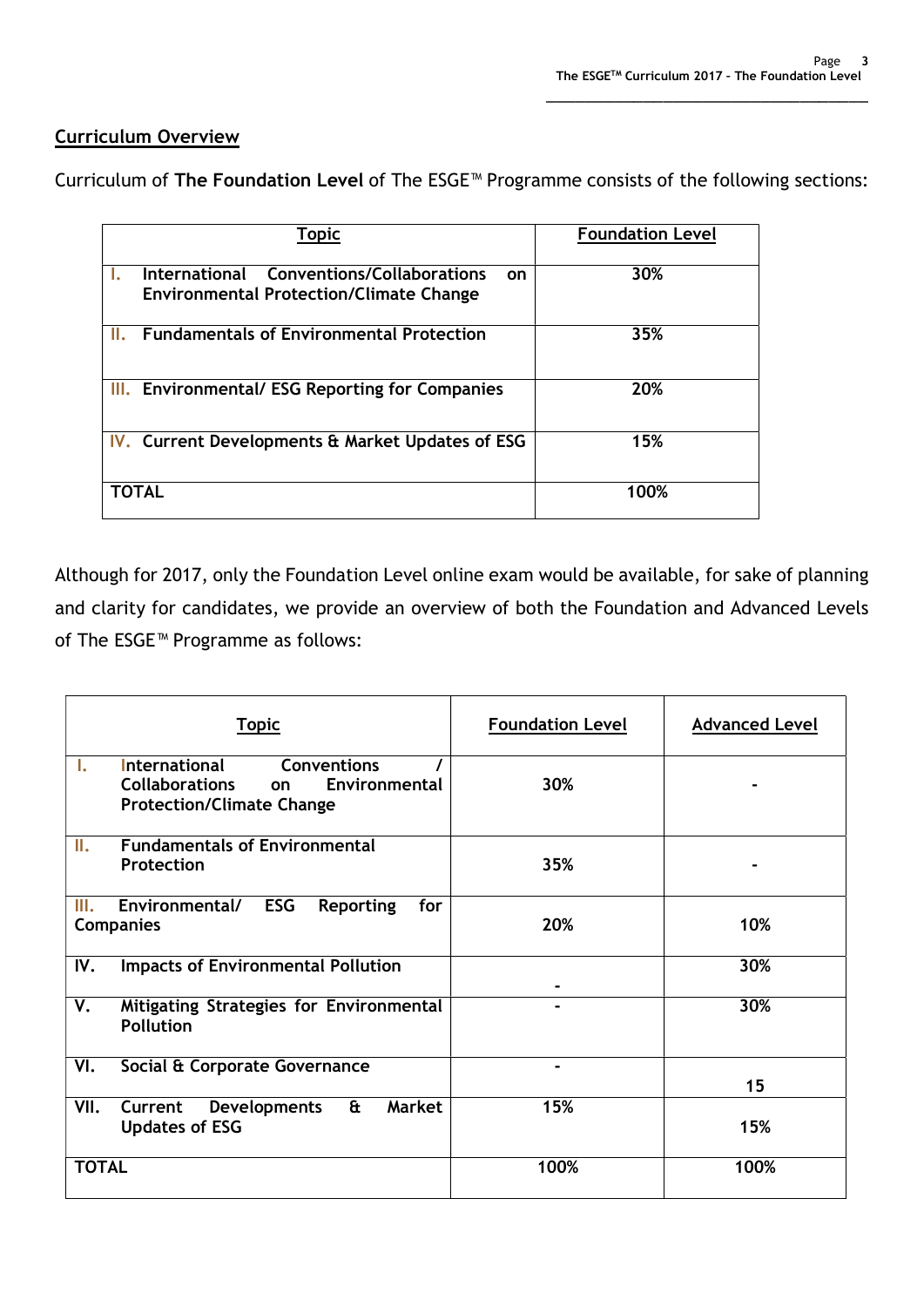### The Environment & Social Governance Expert (ESGE™) Programme – The Foundation Level Detailed Curriculum 2017

| Ι.  | International Conventions/Collaborations on Environmental Protection/Climate<br>Change<br>$\triangleright$ The Kyoto Protocol: Six greenhouse gases (GHGs) identified, GHGs reduction commitment<br>of different countries, mechanism, accounting of emissions, and other details;<br>$\triangleright$ Joint Implementation under The Kyoto Protocol: Mechanism, eligibility criteria, & other<br>details;<br>> Clean Development Mechanism under The Kyoto Protocol: Mechanism, project cycle,<br>methodologies, benefits, criteria, & other details;<br>$\triangleright$ Since The Kyoto Protocol, other major international conventions on environmental<br>protection/climate change reached at: Marrakesh, Bali, Copenhagen, Cancun, Durban,<br>Doha, Warsaw, Lima, Paris etc.                                                                                                                                                                                                                                                                                                                                                                                                                                                                                                                                                 |
|-----|-------------------------------------------------------------------------------------------------------------------------------------------------------------------------------------------------------------------------------------------------------------------------------------------------------------------------------------------------------------------------------------------------------------------------------------------------------------------------------------------------------------------------------------------------------------------------------------------------------------------------------------------------------------------------------------------------------------------------------------------------------------------------------------------------------------------------------------------------------------------------------------------------------------------------------------------------------------------------------------------------------------------------------------------------------------------------------------------------------------------------------------------------------------------------------------------------------------------------------------------------------------------------------------------------------------------------------------|
| II. | <b>Fundamentals of Environmental Protection</b><br>$\triangleright$ Overview of the key aspects in environmental protection: Air, water, noise, waste<br>management, indoor air quality;<br>$\triangleright$ Major air pollutants and background information of each;<br>$\triangleright$ Greenhouse gases & fluorinated gases: Definitions, emission unit, global warming potential,<br>major sources, and adverse effects on the environment;<br>$\triangleright$ Overview of National Air Quality Standards (NAQS) in US, China, EU, UK & HK<br>$\triangleright$ Water contaminants & water pollution: High-level overview of Water Quality Standards of<br>US, China, & EU;<br>$\triangleright$ Using US as an example, other elements & assessments of water contaminants & water<br>pollution: River & stream, lakes, coastal conditions, wetland, groundwater, marine sceptic<br>system / waste water, water pollution etc.;<br>$\triangleright$ Control over noise pollution: Physical properties & measurement of sound, quantifying<br>noise level, & sources of noise pollution;<br>$\triangleright$ Waste management: Hazardous & non-hazardous waste, landfills, waste water, solid<br>waste, waste water; and<br>$\triangleright$ Management of indoor air quality (IAQ): Factors, and major indoor air contaminants. |